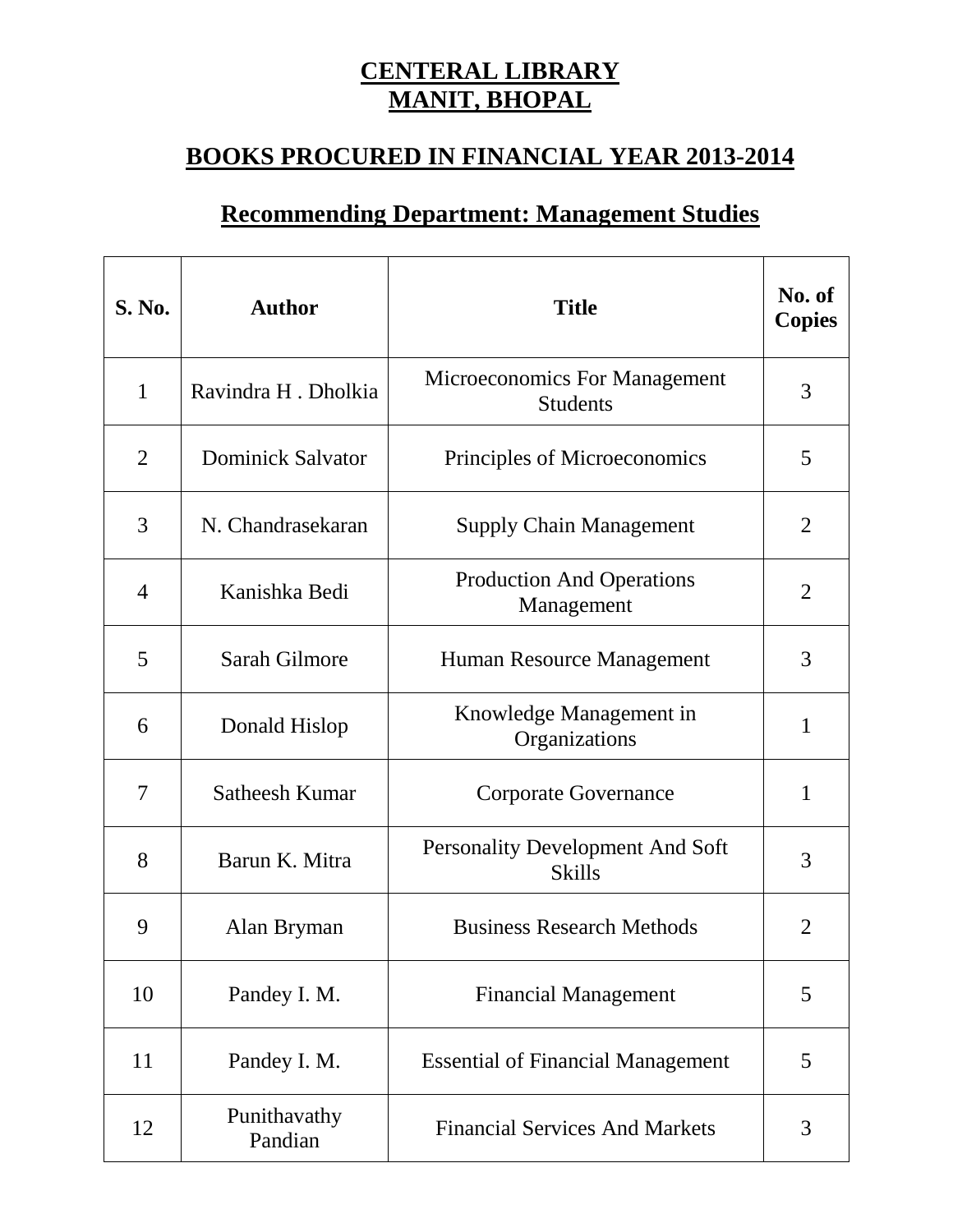| <b>S. No.</b> | <b>Author</b>           | <b>Title</b>                                                               | No. of<br><b>Copies</b> |
|---------------|-------------------------|----------------------------------------------------------------------------|-------------------------|
| 13            | Punithavathy<br>Pandian | Security Analysis And Portfolio<br>Management                              | 3                       |
| 14            | Machiraju H. R.         | Introduction to Project Finance : An<br><b>Analytical Perspective</b>      | 3                       |
| 15            | Maheshwari S. N.        | A Textbook Of Accounting For<br>Management                                 | 5                       |
| 16            | Maheshwari S. N.        | <b>Advanced Accountancy VOLS. I</b>                                        | 5                       |
| 17            | Bhattacharya            | <b>Accounting For Management</b>                                           | 5                       |
| 18            | Pandey I. M.            | <b>Accounting Management</b>                                               | 5                       |
| 19            | Neelamegham             | Marketing in India: Text And Cases                                         | $\overline{2}$          |
| 20            | <b>Ramesh Kumar</b>     | <b>Managing Indian Brands: Marketing</b><br><b>Concepts And Strategies</b> | $\overline{2}$          |
| 21            | Sumathi S.              | Managing Research & Consumer<br><b>Behaviour</b>                           | 2                       |
| 22            | Nair N. K.              | <b>Purchasing And Materials Management</b>                                 | $\overline{2}$          |
| 23            | Farok J. Contractor     | Global Outsourcing And Off Shoring                                         | $\overline{2}$          |
| 24            | Damon Golsorkhi         | Cambridge Handbook of Strategy As<br>Practice                              | 1                       |
| 25            | Vasudha Joshi           | Corporate Governance : The Indian<br>Scenario                              | 3                       |
| 26            | Richard M. Burton       | Organizational Design : A Step By Step<br>Approach                         | 1                       |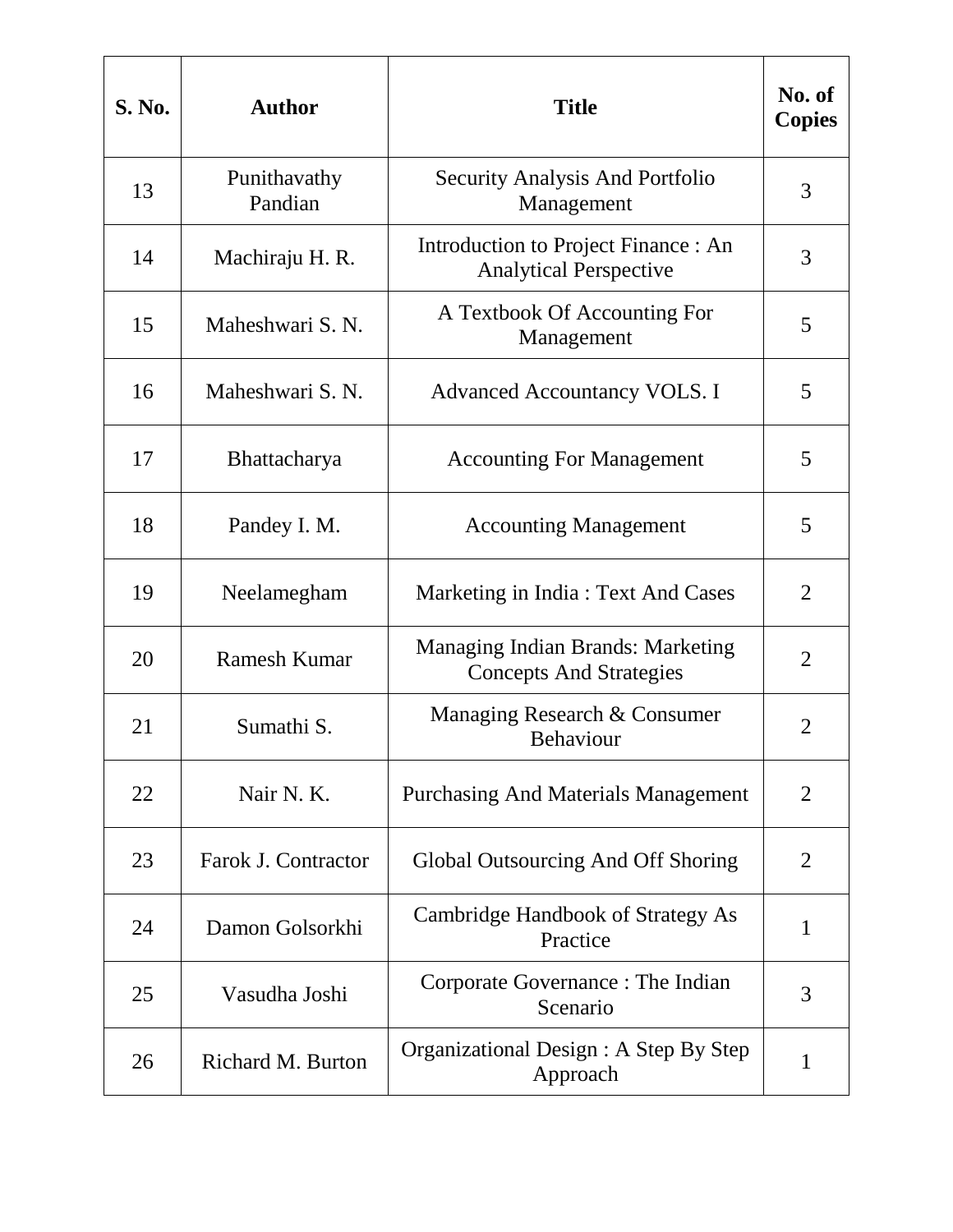| <b>S. No.</b> | <b>Author</b>             | <b>Title</b>                                                                                                   | No. of<br><b>Copies</b> |
|---------------|---------------------------|----------------------------------------------------------------------------------------------------------------|-------------------------|
| 27            | Asish K.<br>Bhattacharyya | Principles And Practice Of Cost<br>Accounting                                                                  | 5                       |
| 28            | Asish K.<br>Bhattacharyya | <b>Essentials of Financial Accounting</b>                                                                      | 5                       |
| 29            | Hrishikes<br>Bhattacharya | <b>Working Capital Management</b>                                                                              | 3                       |
| 30            | <b>Clifford Gomez</b>     | Financial Markets, Institutions And<br><b>Financial Services</b>                                               | 3                       |
| 31            | Nalini Prava Tripathy     | <b>Financial Services</b>                                                                                      | 5                       |
| 32            | Vyuptakesh Sharan         | <b>International Financial Management</b>                                                                      | 3                       |
| 33            | John C. Hull              | <b>Introduction To Futures And Options</b><br><b>Markets</b>                                                   | $\overline{2}$          |
| 34            | Pattanayak                | Human Resource Management                                                                                      | 3                       |
| 35            | <b>Betty Jane Punnett</b> | <b>International Perspectives On</b><br><b>Organizational Behavior And Human</b><br><b>Resource Management</b> | $\overline{2}$          |
| 36            | Hannah S. Sistare         | <b>Innovations In Human Resource</b><br>Management                                                             | $\overline{2}$          |
| 37            | Arthur                    | Recruiting Interviewing Selecting and<br>Orienting new Employees                                               | $\overline{2}$          |
| 38            | <b>Jerome Kanter</b>      | <b>Managing With Information</b>                                                                               | 3                       |
| 39            | Samita Manna              | Values And Ethics In Business And<br>Profession                                                                | 3                       |
| 40            | <b>Kesho Prasad</b>       | <b>Corporate Governance</b>                                                                                    | $\overline{2}$          |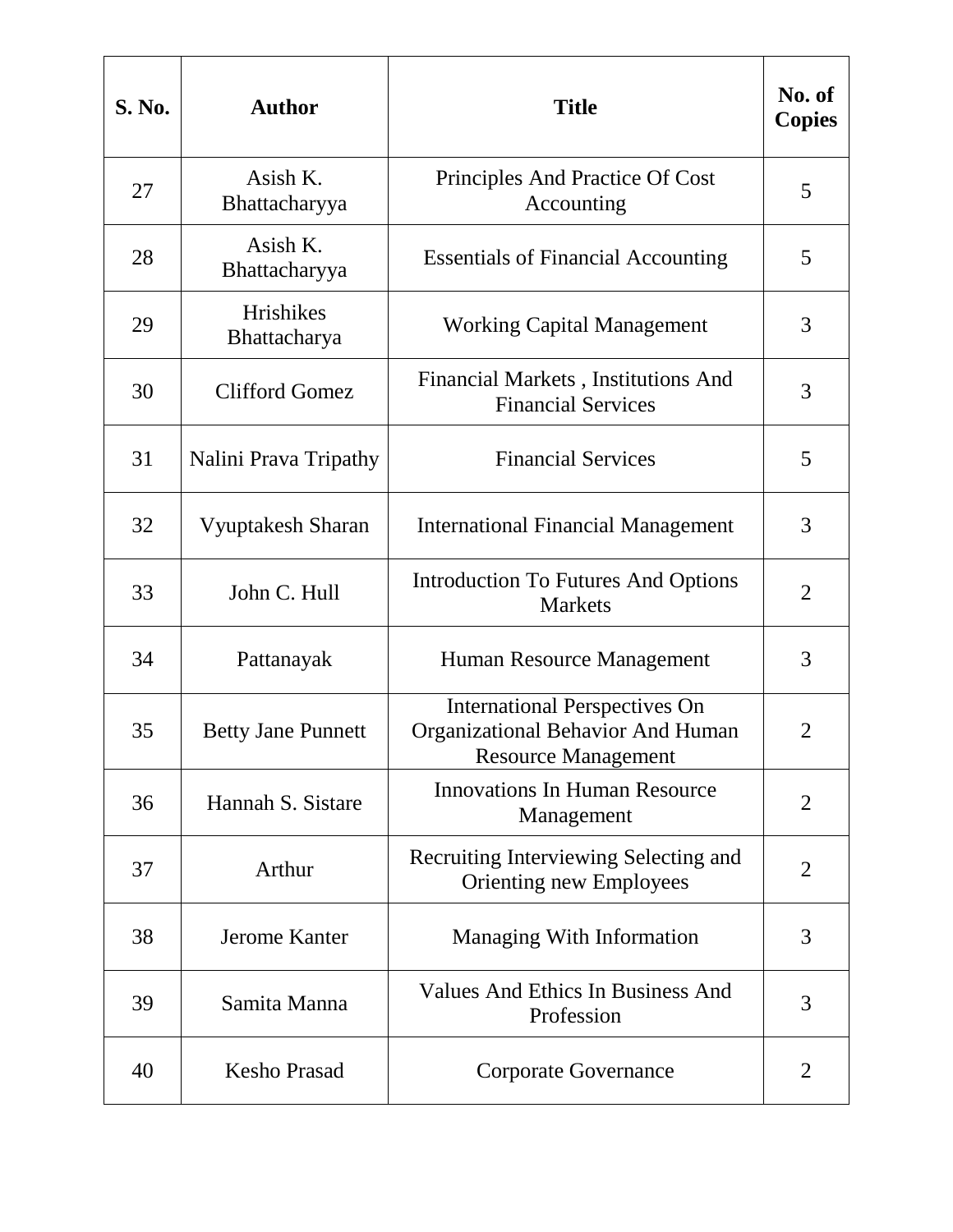| <b>S. No.</b> | <b>Author</b>       | <b>Title</b>                                                                   | No. of<br><b>Copies</b> |
|---------------|---------------------|--------------------------------------------------------------------------------|-------------------------|
| 41            | <b>Bhattacharya</b> | <b>Cross Cultural Management</b>                                               | $\overline{2}$          |
| 42            | Padhi P.K.          | <b>Labour And Industrial Laws</b>                                              | 3                       |
| 43            | Fred R. David       | <b>Strategic Management: A Competitive</b><br><b>Advantage Approach</b>        | 3                       |
| 44            | David Hunger        | <b>Essentials of Strategic Management</b>                                      | 5                       |
| 45            | Ramanuj Majumdar    | <b>Consumer Behavior: Insights From</b><br><b>Indian Market</b>                | $\overline{2}$          |
| 46            | Altekar             | <b>Supply Chain Management</b>                                                 | 5                       |
| 47            | Kenneth Karel Boyer | <b>Extending The Supply Chain</b>                                              | $\overline{2}$          |
| 48            | Robert B. Handfield | <b>Introduction To Supply Chain</b><br>Management                              | 3                       |
| 49            | Srinivasan          | <b>Quantitative Models in Operations And</b><br><b>Supply Chain Management</b> | $\overline{2}$          |
| 50            | Naresh K. Melhotra  | <b>Review Of Marketing Research Volume</b><br>2                                | 5                       |
| 51            | Chitale A. K.       | <b>Product Policy And Brand Management</b><br><b>Text and Cases</b>            | 3                       |
| 52            | Ramanuj Majumdar    | Product Management in India                                                    | 3                       |
| 53            | David M. Levine     | <b>Statistics For Managers Using</b><br>Microsoft Excel                        | 4                       |
| 54            | Chitale A. K.       | <b>Materials Management: Text And Cases</b>                                    | 5                       |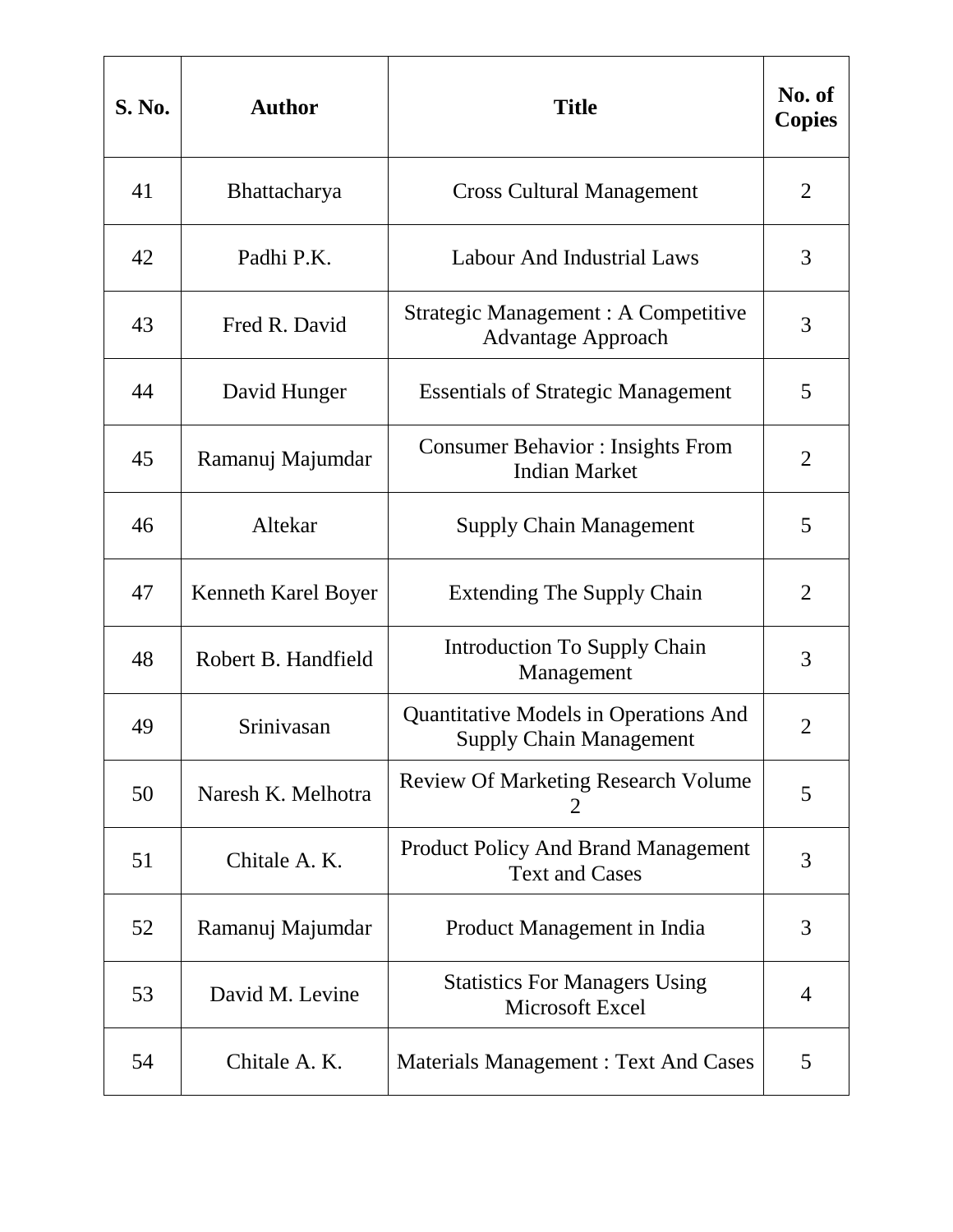| <b>S. No.</b> | <b>Author</b>         | <b>Title</b>                                                                        | No. of<br><b>Copies</b> |
|---------------|-----------------------|-------------------------------------------------------------------------------------|-------------------------|
| 55            | Khanna R. B.          | <b>Production And Operations</b><br>Management                                      | 3                       |
| 56            | Mukhopadhyay S.K.     | <b>Production Planning And Control</b>                                              | 3                       |
| 57            | <b>Pannier Selvam</b> | <b>Production And Operations</b><br>Management                                      | 3                       |
| 58            | Bhalla V.K.           | <b>Working Capital Management</b>                                                   | 3                       |
| 59            | Bhalla V.K.           | <b>International Financial Management</b><br>(Text And Cases)                       | 5                       |
| 60            | Khanka S.S.           | <b>Business Ethics And Corporate</b><br>Governance                                  | 10                      |
| 61            | Shukla M.C.           | <b>Cost Accounting</b>                                                              | 5                       |
| 62            | Gogna P. P. S.        | A Textbook of Business And Industrial<br>Laws                                       | 5                       |
| 63            | Khanka S.S.           | Human Resource Management                                                           | 5                       |
| 64            | Gupta R. N.           | <b>Business Organisation And Management</b>                                         | 3                       |
| 65            | Sheikh A. M.          | Human Resource Development And<br>Management                                        | $\overline{2}$          |
| 66            | Bhalla V.K.           | <b>Investment Management : Security</b><br><b>Analysis And Portfolio Management</b> | 3                       |
| 67            | Bhalla V.K.           | <b>Fundamentals Of Investment</b><br>Management                                     | 30                      |
| 68            | Gupta A.K.            | <b>Management Information Systems</b>                                               | 5                       |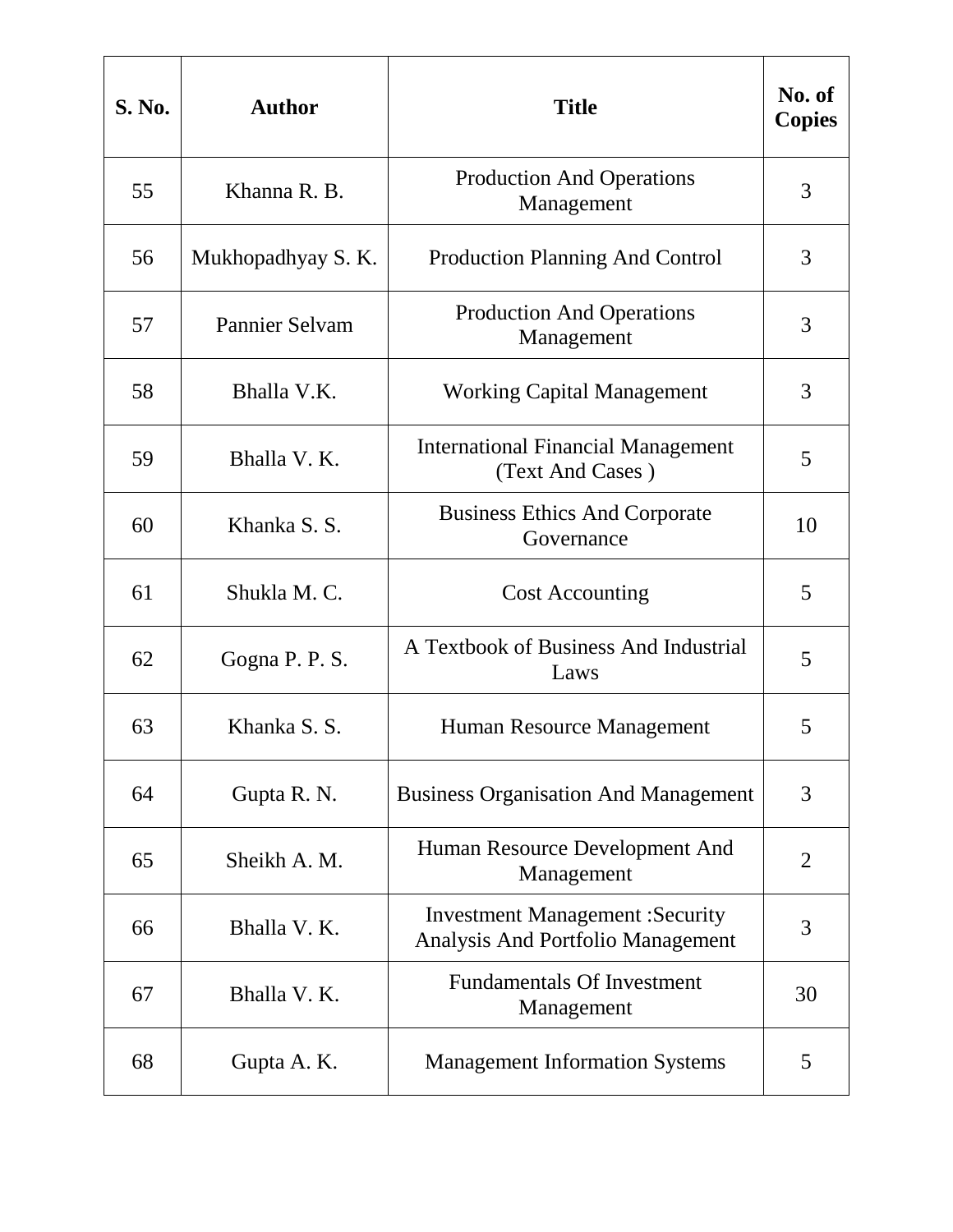| <b>S. No.</b> | <b>Author</b>       | <b>Title</b>                                                                | No. of<br><b>Copies</b> |
|---------------|---------------------|-----------------------------------------------------------------------------|-------------------------|
| 69            | Rishipal            | <b>Training And Development Methods</b>                                     | 3                       |
| 70            | Alexander J. Mcneil | <b>Quantitative Risk Management</b>                                         | 3                       |
| 71            | James L. Bossert    | The Supplier Management : Handbook<br>6/E                                   | 3                       |
| 72            | Chakravarty S. K.   | <b>Business Statistics</b>                                                  | $\overline{2}$          |
| 73            | Kothari C. R.       | <b>Research Methodology</b>                                                 | $\overline{4}$          |
| 74            | Machiraju           | <b>Merchant Banking</b>                                                     | 3                       |
| 75            | Mathur              | <b>Advertising Management</b>                                               | 3                       |
| 76            | Mathur U.C.         | <b>Sales Management</b>                                                     | 3                       |
| 77            | Nagarajan           | <b>Project Management</b>                                                   | 6                       |
| 78            | Rama Gopal          | <b>Accounting for Managers</b>                                              | 5                       |
| 79            | Rama Gopal          | <b>Business Legislation</b>                                                 | 3                       |
| 80            | Rama Gopal          | <b>Financial Management And</b><br><b>Management Accounting</b>             | 4                       |
| 81            | Singh V.P.          | <b>International Business Environment</b><br>And Foreign Exchange Economics | 1                       |
| 82            | Barthwal R. R.      | Microeconomic Analysis                                                      | 5                       |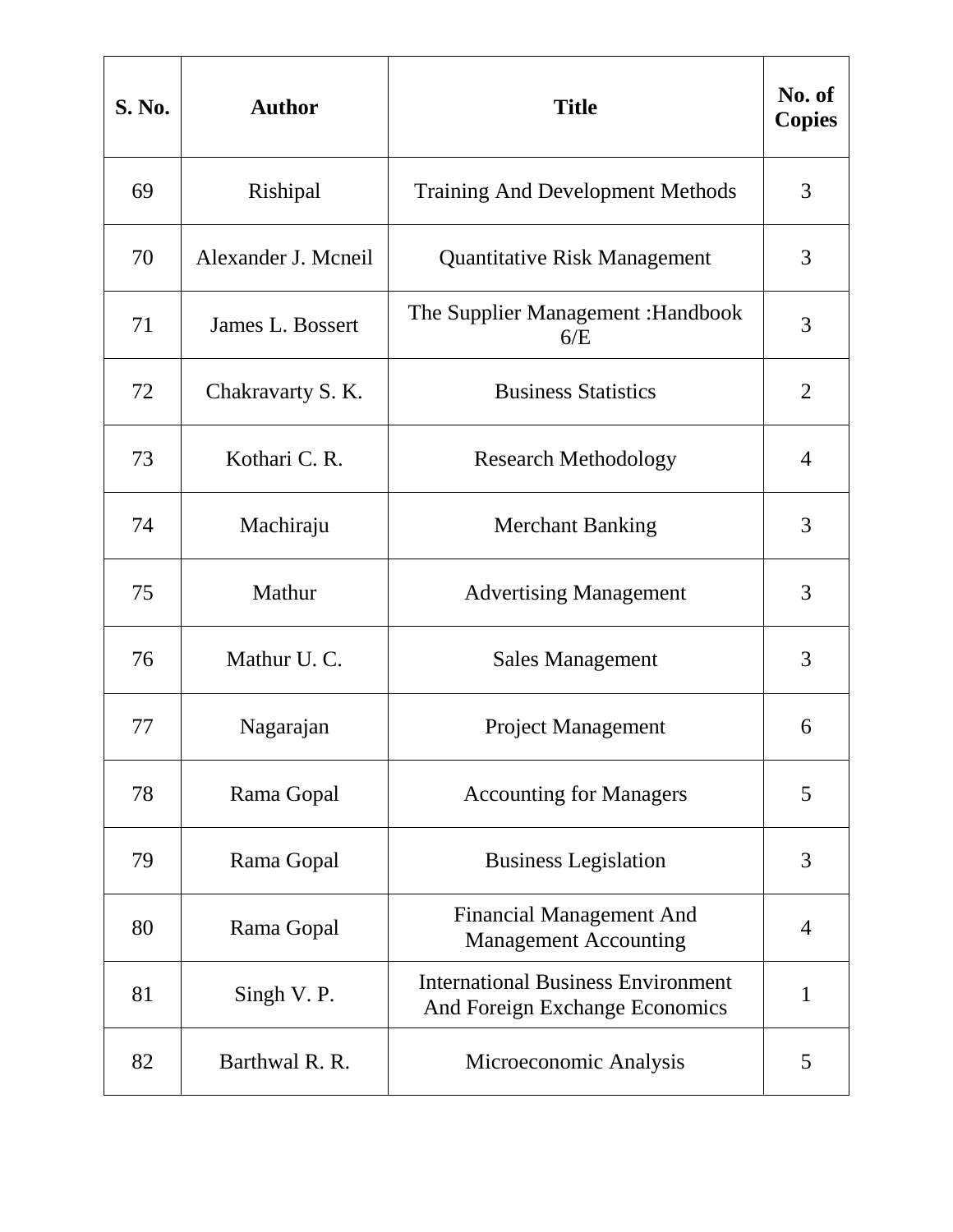| <b>S. No.</b> | <b>Author</b>                 | <b>Title</b>                                                                                  | No. of<br><b>Copies</b> |
|---------------|-------------------------------|-----------------------------------------------------------------------------------------------|-------------------------|
| 83            | Rajesh Kothari                | <b>Contemporary Financial Management</b>                                                      | 5                       |
| 84            | Surendra Yadav                | <b>Foreign Exchange Markets</b>                                                               | 3                       |
| 85            | Rajesh Kothari                | <b>Management Accounting</b>                                                                  | 3                       |
| 86            | Arunajatesan                  | <b>Risk Management Insurance : Concepts</b><br>And Practices Of Life And General<br>Insurance | 1                       |
| 87            | Llbf                          | <b>Rural Banking</b>                                                                          | $\mathbf{1}$            |
| 88            | Llbf                          | <b>Risk Management</b>                                                                        | 1                       |
| 89            | Llbf                          | Co – Operative Banking Operations                                                             | 1                       |
| 90            | Llbf                          | <b>International Corporate Finance</b>                                                        | $\mathbf{1}$            |
| 91            | Ajit Parulkar                 | Indian Patents Law : Legal and Business<br>Implications                                       | 1                       |
| 92            | Francis Soundararaj           | Speaking And writing For Effective<br><b>Business Communication</b>                           | 5                       |
| 93            | Kamalavijayan                 | Information & Knowledge Management                                                            | 3                       |
| 94            | Ramaswamy                     | <b>Marketing Management: Indian Context</b><br><b>Global Perspective</b>                      | 5                       |
| 95            | Mary Murray<br><b>Bosrock</b> | European Business Customs & Manners                                                           | $\overline{2}$          |
| 96            | <b>Tim Coffey</b>             | <b>Innovation Myths And Myths Takes</b>                                                       | 2                       |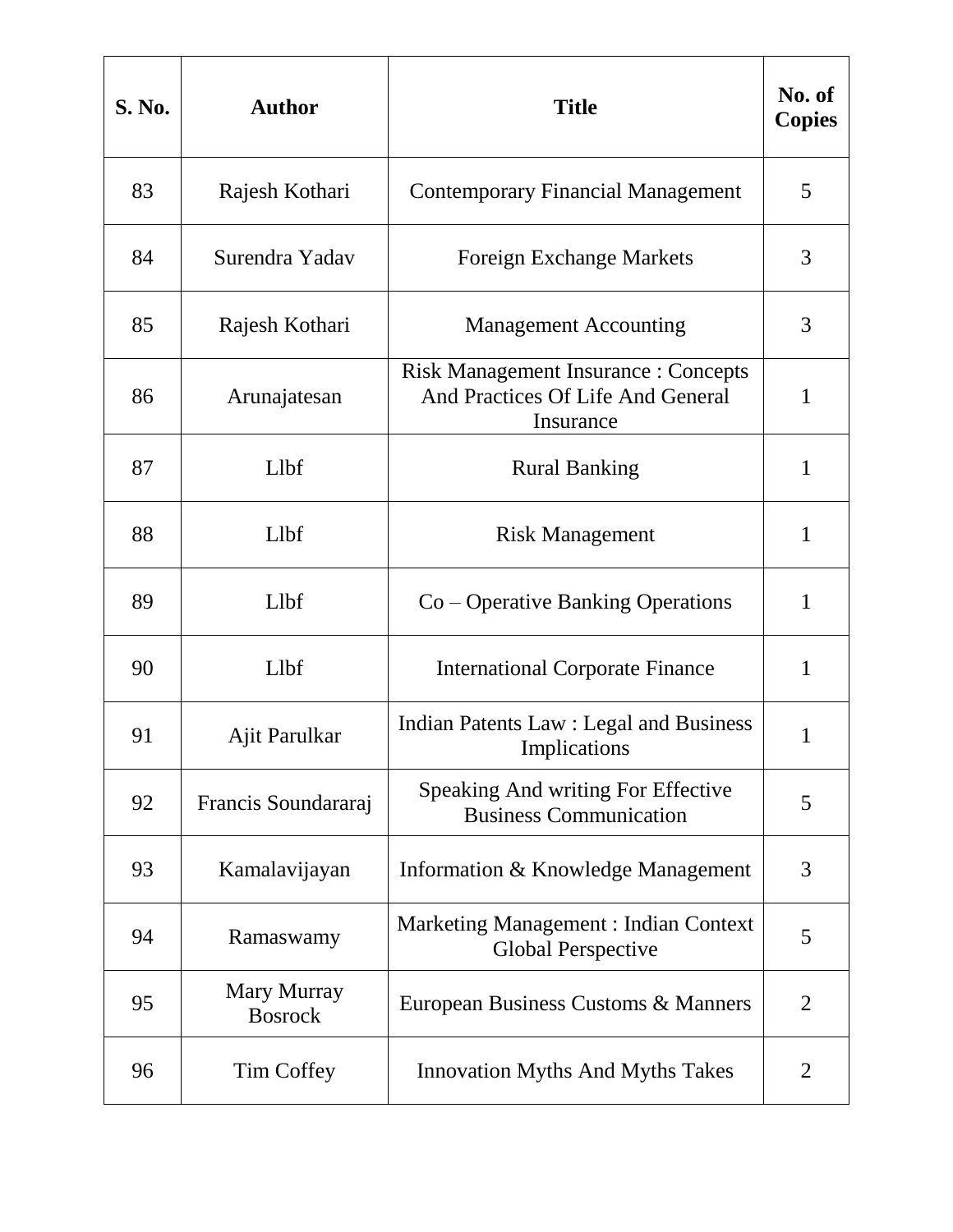| <b>S. No.</b> | <b>Author</b>           | <b>Title</b>                                                      | No. of<br><b>Copies</b> |
|---------------|-------------------------|-------------------------------------------------------------------|-------------------------|
| 97            | Peter Urs Bender        | Secrets Of Face To Face<br>Communication                          | 3                       |
| 98            | Sharma J. K.            | <b>Operations Research Theory And</b><br>Applications             | 5                       |
| 99            | Czinkota                | <b>International Business</b>                                     | 5                       |
| 100           | Hill & Jones            | Strategic Management : An Integrated<br>Approach                  | 3                       |
| 101           | Jack R. Meredith        | Project Management : A Managerial<br>Approach                     | 3                       |
| 102           | Satya Sekhar Gv         | <b>Working Capital Management</b>                                 | $\overline{2}$          |
| 103           | Suyash N. Bhatt         | <b>Security Analysis And Portfolio</b><br>Management              | $\overline{2}$          |
| 104           | <b>Edwin Elton</b>      | Modern Portfolio Theory and<br><b>Investment Analysis</b>         | 1                       |
| 105           | <b>Teresa Bradley</b>   | <b>Essential Mathematics For Economics</b><br><b>And Business</b> | 1                       |
| 106           | William F.<br>Samuelson | Management Economics 5/E                                          | $\mathbf{1}$            |
| 107           | Bhaskar S. S.           | A Systematic Guide To Write A<br><b>Research Paper</b>            | $\mathbf{1}$            |
| 108           | Selvaraj R.             | <b>Management Science : Decision</b><br>Modeling Approach         | $\overline{2}$          |
| 109           | Rao A. B.               | <b>Business Ethics And Professional</b><br>Values                 | $\overline{2}$          |
| 110           | Singh                   | <b>Corporate Governance</b>                                       | $\overline{2}$          |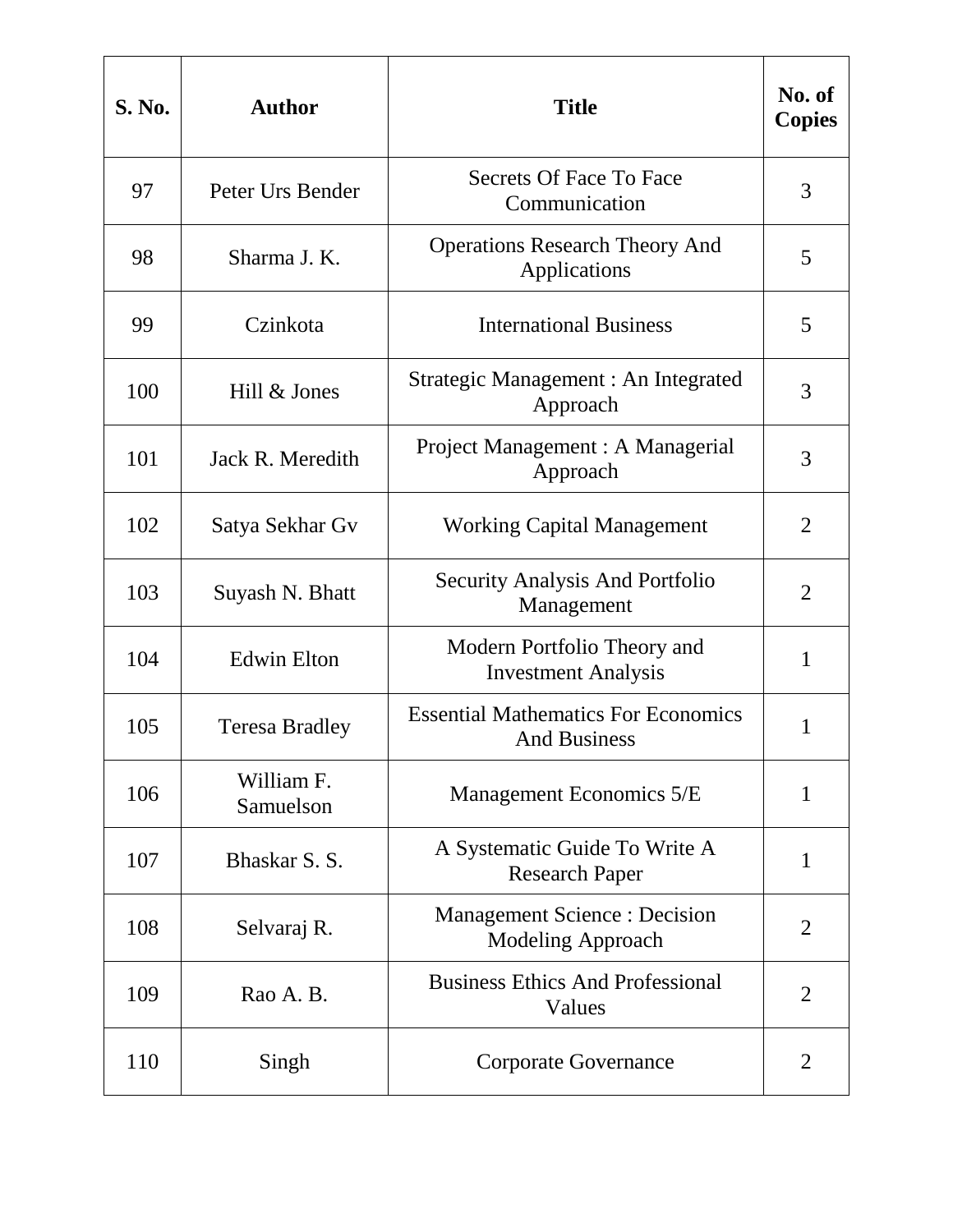| <b>S. No.</b> | <b>Author</b>             | <b>Title</b>                                                             | No. of<br><b>Copies</b> |
|---------------|---------------------------|--------------------------------------------------------------------------|-------------------------|
| 111           | Nilanjan Sengupta         | <b>International Human Resource</b><br>Management                        | $\overline{2}$          |
| 112           | <b>Monal Arora</b>        | <b>Industrial Relations</b>                                              | 1                       |
| 113           | Ravi Dharmarao            | Hr Through Case Studies                                                  | 5                       |
| 114           | Kazmi S. H. H. /<br>Batra | <b>Consumer Behaviour</b>                                                | 5                       |
| 115           | Mathur U.C.               | <b>PRODUCT And Brand Management</b>                                      | 3                       |
| 116           | Suresh Bedi               | <b>Business Environment</b>                                              | 5                       |
| 117           | Srivastava                | <b>Dynamics of Financial Markets And</b><br><b>Institutions In India</b> | 3                       |
| 118           | Aswathappa                | <b>International Human Resource</b><br>Management                        | $\overline{2}$          |
| 119           | Beri G.C.                 | <b>Marketing Research</b>                                                | 5                       |
| 120           | Bhole L. M.               | <b>Financial Institutions and Markets</b>                                | 3                       |
| 121           | Prasanna Chandra          | <b>Investment Analysis And Portfolio</b><br>Management (WC/D)            | 4                       |
| 122           | Jawahar Lal               | <b>Cost Accounting</b>                                                   | $\overline{2}$          |
| 123           | Raymond V. Lesikar        | <b>Business Communication</b>                                            | 5                       |
| 124           | Dhaval B. Pathak          | <b>Accountancy For CA CPT</b>                                            | $\overline{2}$          |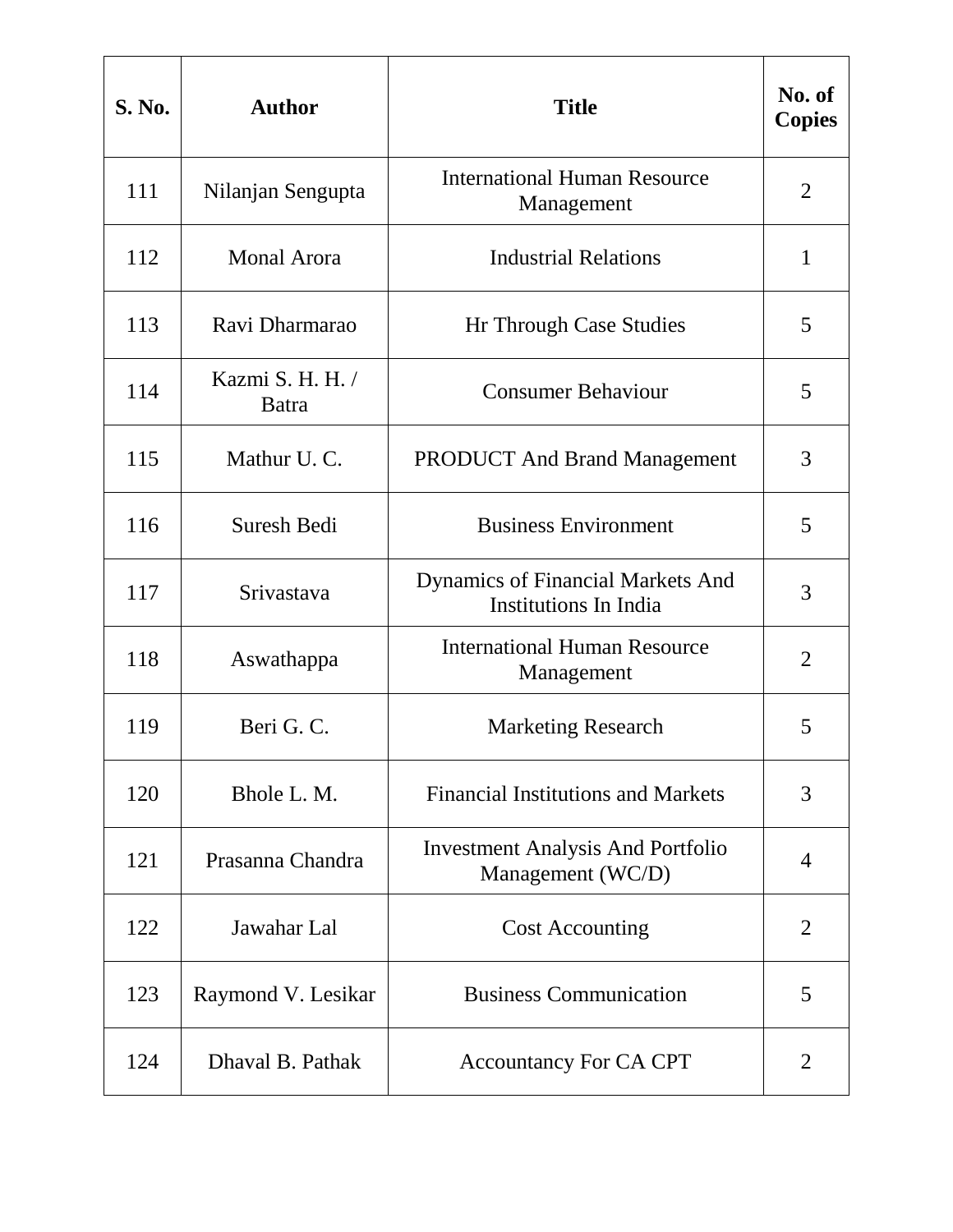| <b>S. No.</b> | <b>Author</b>            | <b>Title</b>                                           | No. of<br><b>Copies</b> |
|---------------|--------------------------|--------------------------------------------------------|-------------------------|
| 125           | <b>Dominick Salvator</b> | $T$ & P Of Microeconomic Theory $3/E$<br>(SOS)         | 3                       |
| 126           | <b>Ramesh Singh</b>      | Indian Economy                                         | 2                       |
| 127           | <b>Charles Hill</b>      | <b>International Business</b>                          | 5                       |
| 128           | <b>Burt</b>              | <b>World Class supply Management</b>                   | 3                       |
| 129           | Kelly M. Quintanilla     | <b>Business And Professional</b><br>Communication      | $\overline{2}$          |
| 130           | Israel D.                | Data Analysis In Business Research                     | 2                       |
| 131           | William B. Werther       | <b>Strategic Corporate Social</b><br>Responsibility    | $\overline{2}$          |
| 132           | Neeraj R. Hatekar        | Principles of Econometrics                             | $\overline{2}$          |
| 133           | Satya P. Das             | <b>Microeconomics For Business</b>                     | $\overline{2}$          |
| 134           | Rastogi P. N.            | Management Of Technology And<br>Innovation             | $\overline{2}$          |
| 135           | Anne Wil Harzing         | <b>International Human Resource</b><br>Management      | $\overline{2}$          |
| 136           | Rao T.V.                 | Performance Management And<br><b>Appraisal Systems</b> | $\overline{2}$          |
| 137           | Anuradha Sharma          | <b>Strategic Human Resource Management</b>             | $\overline{2}$          |
| 138           | Ehud Menipaz             | <b>International Business</b>                          | $\overline{2}$          |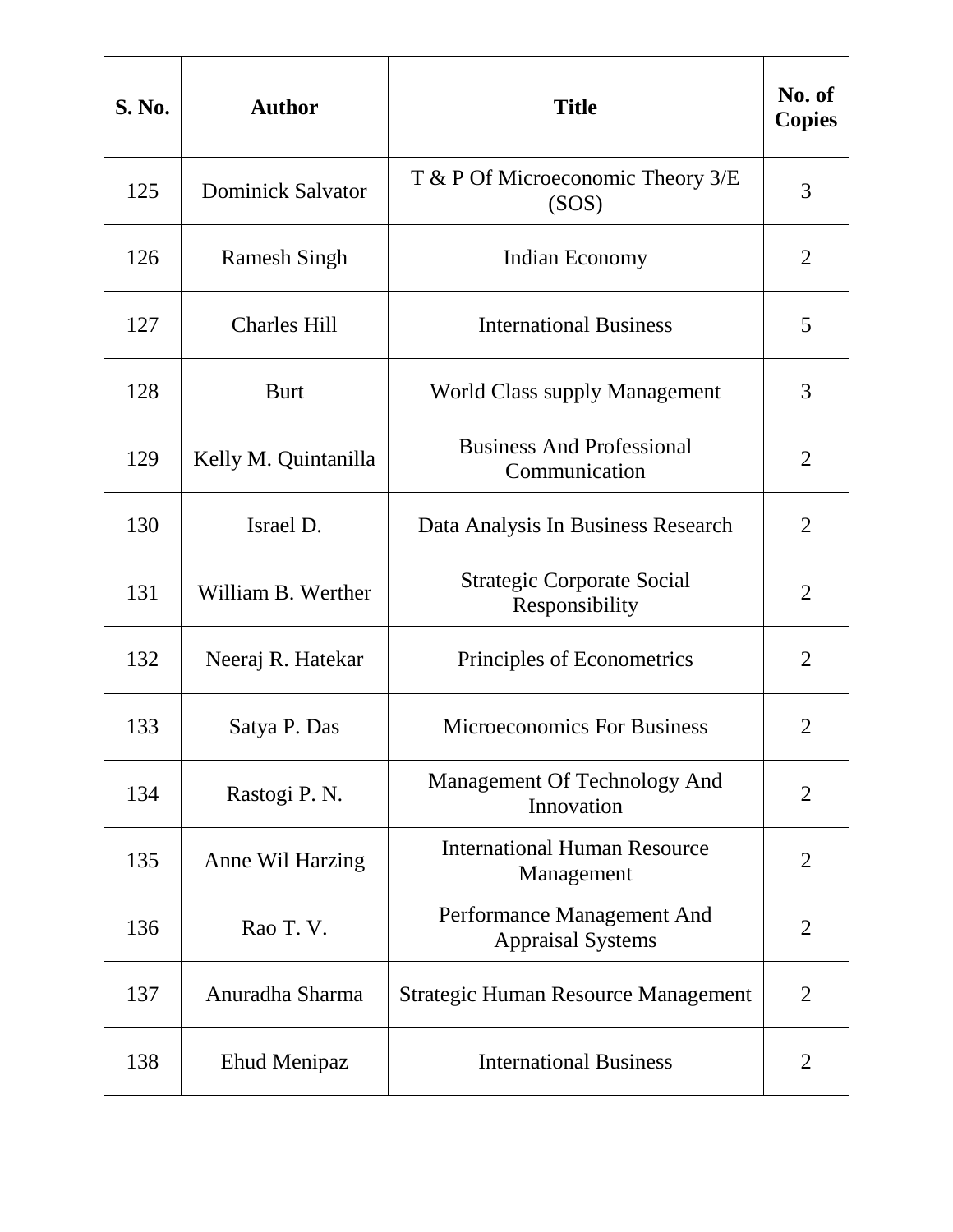| <b>S. No.</b> | <b>Author</b>         | <b>Title</b>                                            | No. of<br><b>Copies</b> |
|---------------|-----------------------|---------------------------------------------------------|-------------------------|
| 139           | Pingali Venugopal     | <b>Marketing Management</b>                             | $\overline{2}$          |
| 140           | <b>Robert East</b>    | <b>Consumer Behaviour</b>                               | 2                       |
| 141           | <b>Audrey Gilmore</b> | <b>Services Marketing And Management</b>                | 2                       |
| 142           | John T. Mentzer       | <b>Supply Chain Management</b>                          | $\mathbf{1}$            |
| 143           | Pingali Venugopal     | <b>Sales And Distribution Management</b>                | $\overline{2}$          |
| 144           | Kenneth E. Clow       | <b>Cases in Marketing Management</b>                    | $\mathbf{1}$            |
| 145           | Scott T. Young        | <b>Essentials of Operations Management</b>              | $\mathbf{1}$            |
| 146           | Robert D. Klassen     | <b>Cases In Operations Management</b>                   | 1                       |
| 147           | <b>Hedwing Lewis</b>  | <b>Body Language</b>                                    | 1                       |
| 148           | Uwe Flick             | An Introduction To Qualitative Research                 | $\mathbf{1}$            |
| 149           | Ajai S. Gaur          | <b>Statistical Methods For practice And</b><br>Research | 1                       |
| 150           | <b>Bridget Somekh</b> | Research Methods In The Social<br>Sciences              | $\mathbf{1}$            |
| 151           | George Argyrous       | <b>Statistics For Research: With A Guide</b><br>To SPSS | $\overline{2}$          |
| 152           | Peter Swanborn        | <b>Case Study Research</b>                              | 1                       |